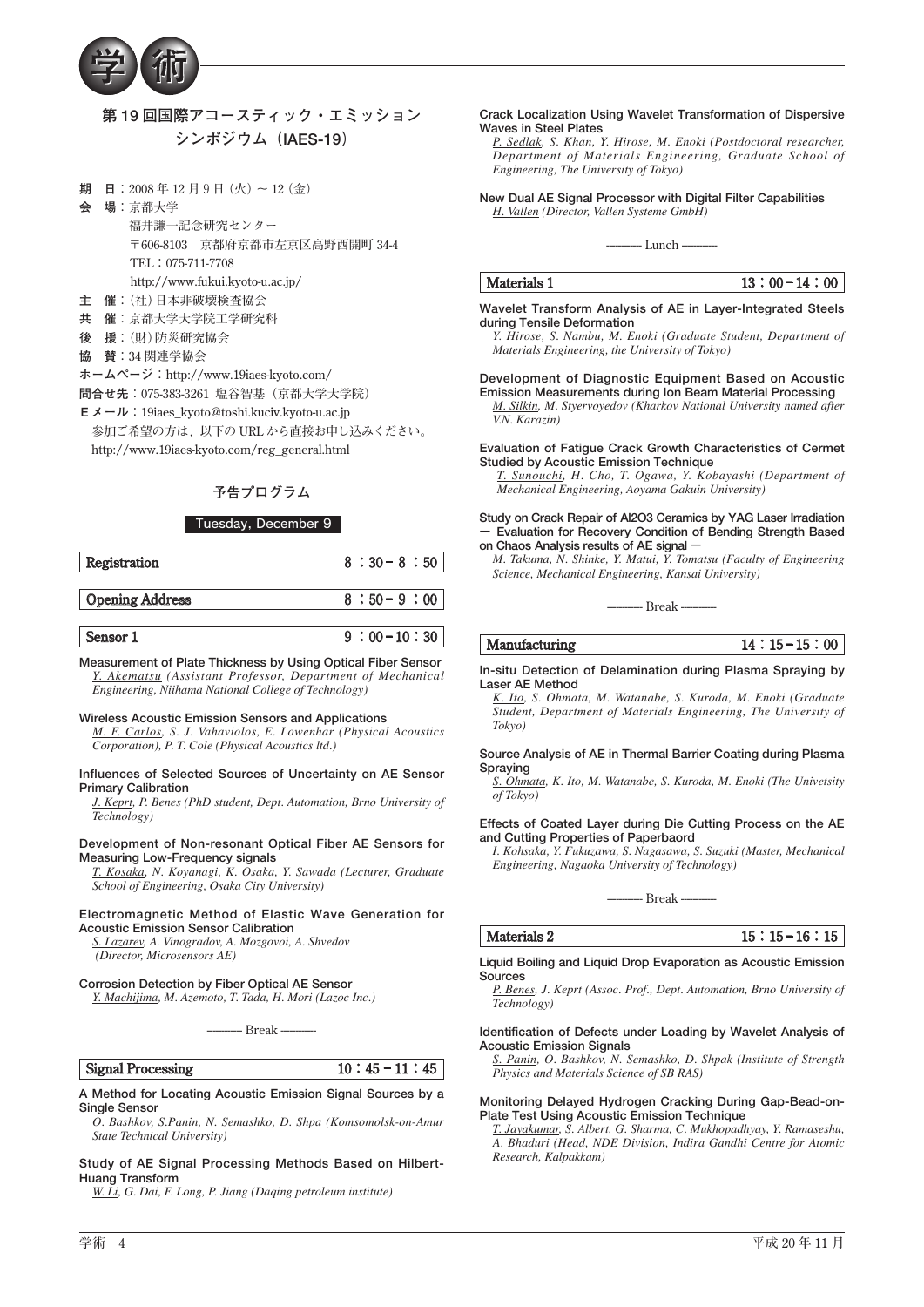

# **Early Identification of Hydrogen Embrittlement by Indentation with Acoustic Emission Measurements**

*D. Merson, D. Mesheryakov, A. Vinogradov (Professor and Chair, Department of Physics and Mechanics of Materials, Togliatti State University)*

**------------ Break ------------**



# **Acoustic Emission Monitoring of Steel Fiber Reinforced Concrete Beams Under Bending Load**

*D.Aggelis, D.Soulioti, N. Barkoula, A. Paipetis, T. Matikas, T. Shiotani (Assistant Professor, Dept. of Materials Science and Technology, University of Ioannina)*

**Study of Kaiser Effect in Concrete Material under Cyclic Loading** *W. Ko (Research Engineer, Geotechnical Engineering Research Center, Sinotech Engineering Consultants, Inc)*

**Weibull Distribution Analysis of Acoustic Emission in Compression Test of Concrete**

*M. Shigeishi, M. Tsukioka (Associate Professor, Graduate School of*   $\overline{Science}$  & amp; Technology, Kumamoto University)

## **Acoustic Emission for Characterizing Behavior of Composite Concrete Elements under Flexure**

*S. Momoki, H. Chai, D. Aggelis, A. Hirama, T. Shiotani (Research Engineer, Advanced Sensing and Evaluation Project, Research Institute of Technology, Tobishima Corporation)*

# Wednesday December 10



**Identification of AE Multiplets in the Time and Frequency Domains** *H. Asanuma, Y.Kumano, H. Niitsuma, D. Wyborn, U. Schanz (Associate Professor, Graduate School of Environmental Studies, Tohoku University)*

# **Acoustic Emission as Displacement Discontinuities**

*J. Labuz, C. Kao, F. Carvaiho (Professor, Department of Civil Engineering, University of Minnesota)*

#### **Acoustic Emission Moitoring during In-Situ Direct Shear Test of Rock**

*T. Ishida, T. Kanagawa (Professor, Dept. of Civil and Earth Resource Engineering, Kyoto University)*

# **Distinct Element Analysis for Rock Failure Considering AE Events Generated by the Slip at Crack Surfaces**

*H. Shimizu, S. Murata, T. Ishida (Ph.D. student, Dept. of Civil and Earth Resources Engineering, Kyoto University)*

**------------ Break ------------**

| ncrete 2<br>.A 17 | M.<br>10<br>1 M |
|-------------------|-----------------|
|                   |                 |

**Acoustic Technique Based Investigation of Old Bridge Girgers** *T. Bremec, A. Sajna (Slovenian National Building and Civil Engineering Institute)*

# **Flexural Failure Behavior of RC Beams with Rebar Corrosion and Damage Evaluation by Acoustic Emission**

*M. Kunieda, N. Okude, T. Shiotani, H. Hagiwara, K. Kawamura (Associate Professor, Department of Civil Engineering, Nagoya University)*

#### **AE Properties of Spalling Crack Induced by Reinforcement Corrosion**

*S. Takaya, T Yamamoto, T. Miyagawa (ph.D student, Department of Civil and Erath Resources Engineering, Kyoto University)*

#### **Corrosion Process of Steel Bar in Reinforced Concrete by Acoustic Emission**

*Y. Tomoda, M. Ohtsu (Research Technician, Faculty of Engineering, Kumamoto University)*

**------------ Break ------------**

 **Materials 3 11:15−12:00** 

**Effect of Sensitization Treatment on Hydrogen Embrittlement Cracking of Duplex Stainless Steel**

*T. Ogawa, K. Kurose, H. Cho, M. Takemoto (Department of Mechanical Engineering, Aoyama Gakuin University)*

#### **Continuous and Burst AE Signal Analyses during Chloride Droplet SCC on Thin SUS304 Plate Specimens**

*M. Shiwa, H. Yamawaki, H. Masuda, K.Ito, M. Enoki (Chief researcher, NDE Gr. Innovative Materials Engineering, National Institute for Materials Science)*

**Effect of Shot Peening on the Delayed Fracture using the Almen Strip and AE Technique**

*M. Takemoto, M. Nakamura, S. Masano, S. Ueno (Kanmeta Engineering Co.Lt'd)*

**------------ Lunch ------------**

 **Sensor 2 13:15 <sup>−</sup> 14:15**

**Blockage Monitoring of Pipes by Shellfishes Utilizing an Optical Fiber AE System**

*T. Matsuo, Y. Mizuno, H. Cho (Research Associate, Faculty of Science and Engineering, Aoyama Gakuin University)*

**Durability Improvement of Heat-resistant Optical fiber Sensor and Estimation of Its AE Detectability**

*S. Nishinoiri, H. Fukutomi, T. Ogata (Central Research Institute of Electric Power Industry)*

**Improvement of Sensing Ability of the Hybrid Optical Fiber Sensor for Acoustic Emission and Strain**

*H. Ohkoshi, H. Yuki (The University of Electro- Communications)*

**AE Behavior of Smart Stress Memory Patch Applied to Steel Bar** *T. Shiraiwa, M. Enoki (Graduate student, Department of Material Engineering, the University of Tokyo)*

--- Break ----

 **Rock/Geo. 2 14:30−15:30** 

**Long-term Acoustic Emission Measurements Before, During and After Backfilling of a Mine Section in Rock Salt**

*D. Kaiser, H. Schmitz, T. Spies (Bundesanstalt für Geowissenschaften und Rohstoffe)*

#### **Estimation of Crustal Structure in Horonobe Area, Hokkaido, Japan, by using Multiplet-Clustering Analysis**

*H. Moriya, K. Asamori, I. Kitamura, H. Hotta, H. Ohara, T. Niizato (Senior Assistant Professor, Graduate School of Engineering, Tohoku University)*

#### **Acoustic and Electromagnetic Emission From Crack Created In Rock Sample Under Deformation**

*K. Fukushima, Y. Mori, Y. Obata, J. Sikula (Department of Mechanical Engineering, Graduate School of Industrial Technology, Nihon University)*

# **Mechanisms of Humidity Induced Deformation of Rock Salt**

*T. Spies, J. Hesser (Section Head, Section, Rock Physics, Federal Institute for Geosciences and Natural Resources, Germany)*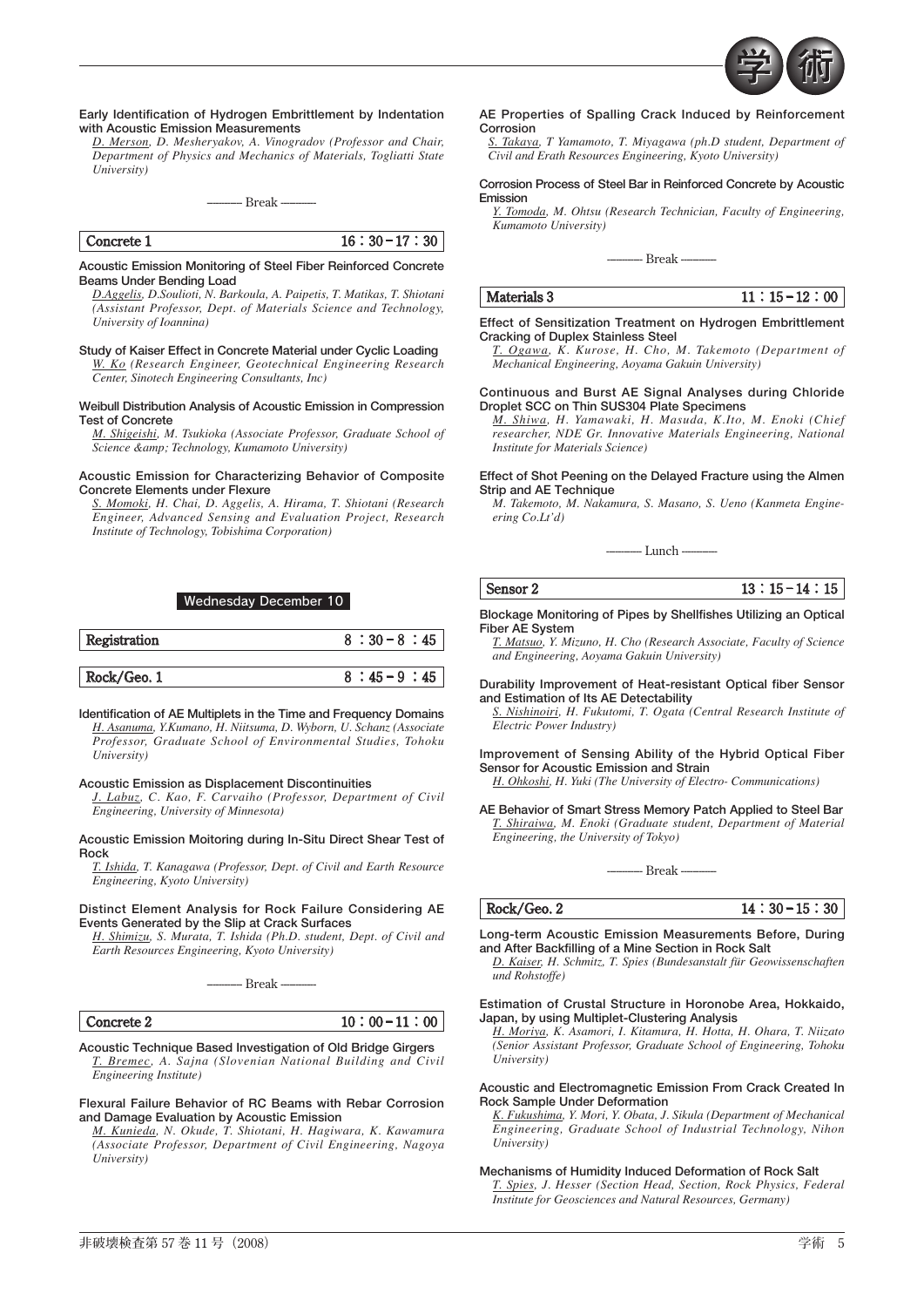

| <b>Commercial Session</b> | $15:30-16:00$ |
|---------------------------|---------------|
|                           |               |

**Physical Acoustics Corporation, Vallen Systems GmbH, Fuji Ceramics**

|--|

**New Trends in Materials Research and Nondestructive Evaluation** *Prof. T. Kishi (President, National Institute for Materials Science)*

**18:30 <sup>−</sup> 20:30 Banquet**

# Thursday, December 11

| Registration | -301 |
|--------------|------|
|              |      |

 **Keynote Lecture 8:45−9:30** 

**Monitoring The Civil Infrastructure with Acoustic Emission: A Bridge Case Study**

*Dr. R. Hay (President, Tisec Inc., Canada)*

# **On-Line Asset Monitoring**

*P. T. Cole (Physical Acoustics, Ltd.), J. C. Lenain (Euro Physical Acoustics), P. Feres (Physical Acoustics South America Ltda.), M. Carlos (Physical Acoustics Corporation), S. J. Vahaviolos (MISTRAS Holding Groups)*

**Crack Growth Inspection with Acoustic Emission Sensors and Hierarchical Clustering for Bridge Health Monitoring**

*J. Labuz, N. Ince, C. Kao, M. Kaveh, A. Tewfik (Professor, Department of Civil Engineering, University of Minnesota)*

**Acoustic Emission Technique as a Smart Element in Prestressed Concrete Bridges Health Condition Evaluation**

*M. Kalicka (Kielce University of Technology, Poland)*

### **Acoustic Emission Use for Stress Corrosion Cracking Detection in Prestressing Strands of Bridge Structures**

*M. Perrin, L. Gaillet, C. Tessier, H. Idrissi (Laboratoire Central des Ponts et Chaussées)*

#### **AE Analysis on Blade Cutting Pressure Adjustment in Dynamic Cutting of Paperboard**

*S. Nagasawa, D.Hamid, H. Fukuda, Y. Fukuzawa, A. Hine (Associate Professor, Department of Mechanical Engineering, Nagaoka University of Technology)*

# **Identification of the Health of Rotating Machinery with AE Neural Network Classifiers**

*E. Pomponi (PhD student, DEIT department, Università Politecnica delle Marche)*

**------------ Break ------------**

| 4<br>تستحدد والمد<br>. .<br>ľ٧ |  |
|--------------------------------|--|
|                                |  |

# **Acoustic Emission during Fracture Toughness Testing of SA333 Grade 6 Steel**

*C. Mukhopadhyay, G. Sakikala, T. Jayakumar, S. Ray, B. Raj (Indira Gandhi Centre for Atomic Research)*

**Acoustic Emission in Characterizing A Cold-worked CrNiN-Alloy** *J. Schmidt, M. Nowak, K. Ono (Cracow University of Technology, Institute of Production Engineering)*

#### **Acoustic Emission Behavior during Deformation of Al-Mg-Si Allows**

*M. Numaue, H. Nishino, K. Yoshida (Graduate Student, Graduate School of Advanced Technology and Science, The University of Tokushima)*

**Acoustic Emission during Tensile Deformation of Annealed and Thermally Aged M250 Maraging Steel**

*K. Rajkumar, C. Mukhopadhyay, T. Jayakumar, B. Raj (Indira Gandhi Centre for Atomic Research)*

# **Acoustic Emission of Titanium and Zirconium during Plastic Deformation**

*P. Stoev, I. Papirov, V. Voitsenya (National Science Center "Kharkov Institute of Physics and Technology")*

# **Frequency Analysis of Acoustic Emission During Deformation Process in Electrical Steel**

*S. Khan, P. Sediak, M. Enoki (Post Doctorate, Dept. of Materials Eng' g., School of Eng'g., The University of Tokyo)*

# **12:45 − Kyoto Excursion**

# Friday , December 12

 **Registration 8:30−8:45** 

 **Structure 8 : 45−10:00** 

**Acoustic Emission Inspection of Operating Steam Piping for Detection and Assessment of Caustic Corrosion Cracking**

*G. Muravin, B. Muravin, L. Lezvinsky (Chief Scientist, Margan Physical Diagnostics Ltd.)*

#### **Damage Monitoring of Corrosions Under Insulations Using Acoutistic Emission and Humidity Measurement**

*H. Cho, Y. Tamura, K. Yasui, T. Takuma (Associate professor, Faculty of Science and Engineering, Aoyama Gakuin University)*

#### **Examination of Removal Method for Noise at AE Measurement of Tanks**

*H.Nakamura, T. Arakawa, K. Sekine, N. Kasai, M. Maeda, H. Suzuki (Ishikawajima Inspection & Instrumentation Co., LTD.)*

#### **The Progress of Acoustic Emission Testing for Pressure Vessel in China**

*G. Shen, S. Liu, G. Li, Y. Wang (Vice Chief Engineer, China Special Equipment Inspection Institute)*

# **A Systematic Approach to Preparation of Acoustic Emission Specialists**

*B. Muravin, G. Muravin, L.Lezvinsky (Senior Scientist, Margan Physical Diagnostics Ltd.)*

**------------ Break ------------**

 **Materials 5 10 : 15−11 : 45** 

## **Evaluation of Deformation and Recovery Mechanism of Mg Alloys by AE Frequency Analysis**

*N. Tsurui, M. Enoki (Graduate student, Department of Materials Engineering, The University of Tokyo)*

#### **Growth Development of Martensitic Transformation Behavior in Cu-Al-Ni Shape Memory Alloy Based on Experimental AE Simulation**

*T. Yasuda, H. Nishino, K. Yoshida (Graduate Student, Graduate School of Advanced Technology and Science, The University of Tokushima)*

#### **Relation between Plastic Instabilities in Iron and Power Spectrum of Acoustic Emission**

*A. Vinogradov, A. Lazarev, S. Hashimoto (Associate Professor, Departmrnt of Intelligent Materails Emgineering, Osaka City University)*

**Threshold Parameters and Damage Accumulation Profile in C/C Composite Monitored by Acoustic Emission Response**

*A. Bussiba, R. Piat, M. Kupiec, R. Carmi, I. Alon, S. Ifergane (NRCN)*